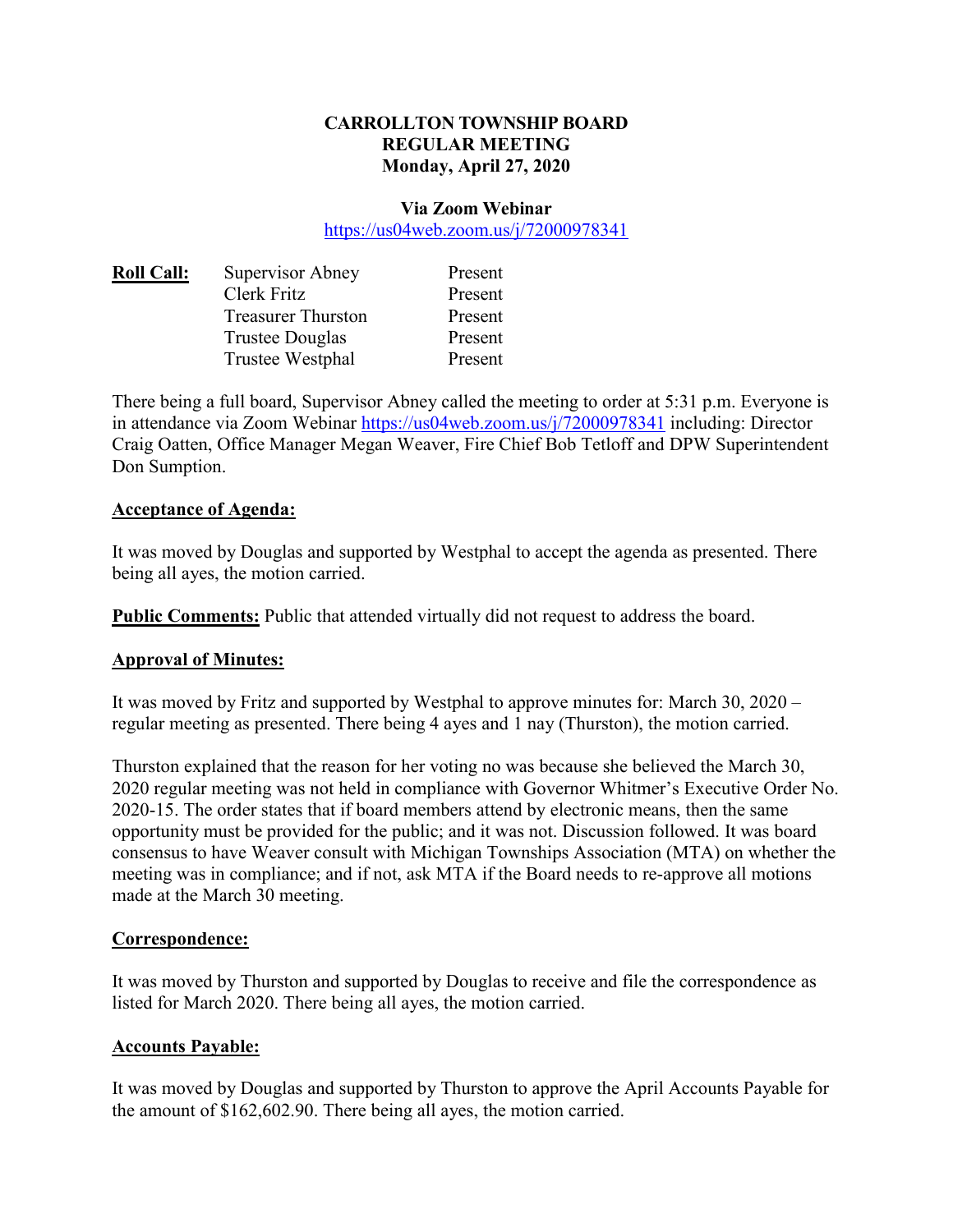## **Committee/Commission/Board Reports:**

Board reports were reviewed. There were no financial requests.

Fritz commented on the amount of blight and trash in residents' yards that he had observed while walking in the township. Douglas agreed and stated that it looked horrible. Weaver reminded the board that weekly bulky item pickup was still not available through Waste Management; however yard waste pickup resumed on April 23. Oatten stated that the code enforcement officer was sending out letters of notice to those that are violating the blight ordinance. Due to social distancing guidelines, it's very frustrating as the code enforcement officer has been unable to make personal contact with some of the residents that are in violation.

# **Pending Business:**

Oatten stated that the list of road projects for the new fiscal year must be submitted to the Saginaw County Road Commission by the following day. He reminded the board that these projects were paid for with the allocation monies from the Saginaw County Road Commission of \$37,826 that was budgeted for fiscal year 2020-202,1 and not the new road millage monies. It was moved by Douglas and supported by Thurston to move forward with the list of projects determined by Oatten and DPW Superintendent Sumption. There being all ayes, the motion carried.

# **New Business:**

Weaver presented the quote from Netsource One for two laptops for Oatten and herself. The laptops were a budgeted item in order to upgrade to the Windows 10 platform. It was moved by Douglas and supported by Thurston to approve the quote from Netsource One for two Dell Latitude 5500 laptops and labor to setup (copy attached) in the amount of \$3,724. There being all ayes, the motion carried.

Weaver presented a projected General Fund budget with a proposed 50% decrease in State revenue sharing for March, April and May payments. Due to the COVID-19 pandemic and the Stay At Home orders issued by the Governor, state sales tax revenue will most definitely be less for those three months. Weaver took a conservative approach by estimating a 50% decrease which results in approximately \$63,425 less for Carrollton Township's General Fund. She further stated that once the economy is fully opened back up, hopefully an increase in overall spending in the State will make up for the loss. Discussion followed.

Discussion was held on whether to hold the public hearing for the Township's Master Plan at the Planning Commission's May 18 meeting or wait until June since the current Stay At Home order is in effect until May 15. It was moved by Douglas and supported by Abney to schedule the Master Plan public hearing for the June 15 Planning Commission meeting. There being all ayes, the motion carried.

Oatten informed the board that he had spoken with the director of the Saginaw County Health Department (SCHD) and essential workers that are asymptomatic (showing no symptoms) cannot be tested for COVID-19/Coronavirus. Oatten had directed all Township employees by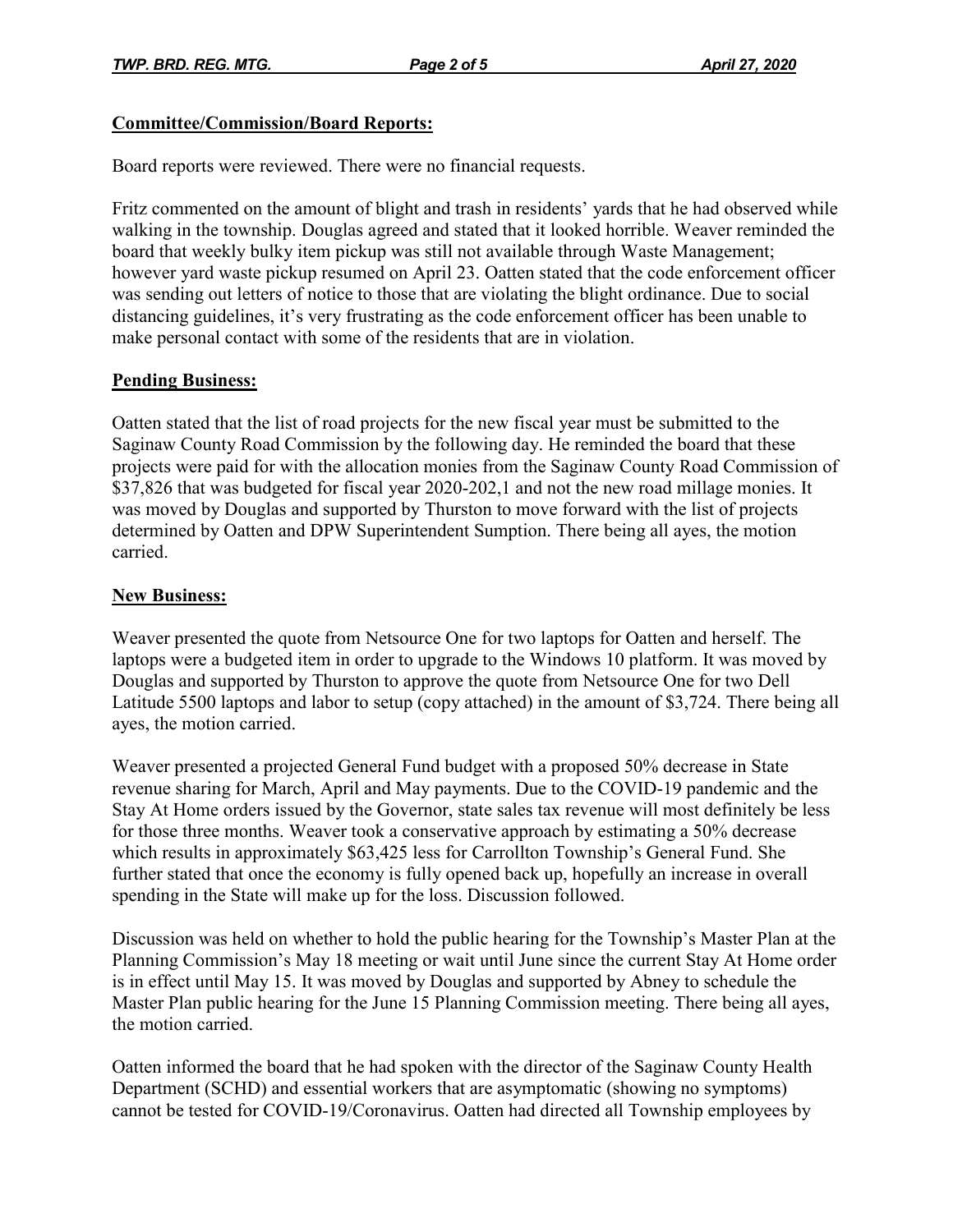memo to follow the SCHD guidelines and if the employee has a fever or any other symptoms, they are to contact their immediate supervisor and stay at home. Discussion followed.

Much discussion was held on the current staffing of the Township's departments due to the COVID-19 guidelines and executive orders. The office has been closed to the public since March 16, 2020. Both DPW Laborers and Front Office Staff have been working in 2-week rotations; however the Police Department does not have enough staff to do the same. Many changes have been made in the way the DPW Laborers and Police Officers interact with the public including the use of personal protection equipment (face masks/gloves) and by following the social distancing guidelines. The DPW is getting into their busy season and the seasonal DPW laborer will be returning soon.

Weaver stated her concerns with the fact that the Township does not have a regular cleaning person to keep the office sanitized. She had asked for a quote from Cintas for a one-time sanitation cleaning; however they only offer the service if you sign a contract agreement for weekly or bi-weekly cleaning. Weaver has a pending appointment with Romanow Building Services to get a quote for regular cleaning of the office, but it has been postponed twice due to the Governor's Stay At Home orders. Abney offered to reach out to his contact at Cintas to inquire about the sanitation cleaning and Douglas offered the idea of inquiring with the schools to possibly share janitorial services.

Discussion was held on reducing the staff in the Front Office even more due to the Governor's Executive Order. Weaver stated that she had the means to setup each one of her staff to be able to work remotely from home and have incoming phone calls forwarded to them. Abney stated that maybe a lay-off was needed during the time that the Executive Order was in effect. Douglas agreed and discussion was held on current union contract language reference work schedules and reduction of hours. Fritz did not think lay-offs should be discussed until after the current Stay At Home order expires and if the Governor orders to extend it further. Abney advised that the current union contract language be reviewed and asked Oatten and Weaver to look at possible staffing changes moving forward.

Oatten stated that with the amount of residents unemployed due to the Coronavirus pandemic, many are inquiring on whether the 10% late penalty can be waived on their water/sewer accounts. Due to the Governor's Order that prohibits municipalities from turning off water service, the \$40.00 Delinquent Utility charge has not been added to delinquent accounts. Discussion followed. It was moved by Abney and supported by Thurston to continue applying the 10% penalty to those water/sewer accounts that are not paid by the due date and to waive the \$40.00 Delinquent Utility charge for April 1 and May 1 and further until Governor Whitmer's Stay At Home Order is lifted. There being all ayes, the motion carried.

**Public Comments:** Public that attended virtually did not request to address the board.

# **Director Comments/Updates:**

Oatten stated that he had received a request in writing from a landlord asking for the \$10 late fee to be waived for her annual Non-Owner Occupied License as she did not receive the original invoice in the mail. She did receive the delinquent notice. Discussion followed. It was board consensus to not waive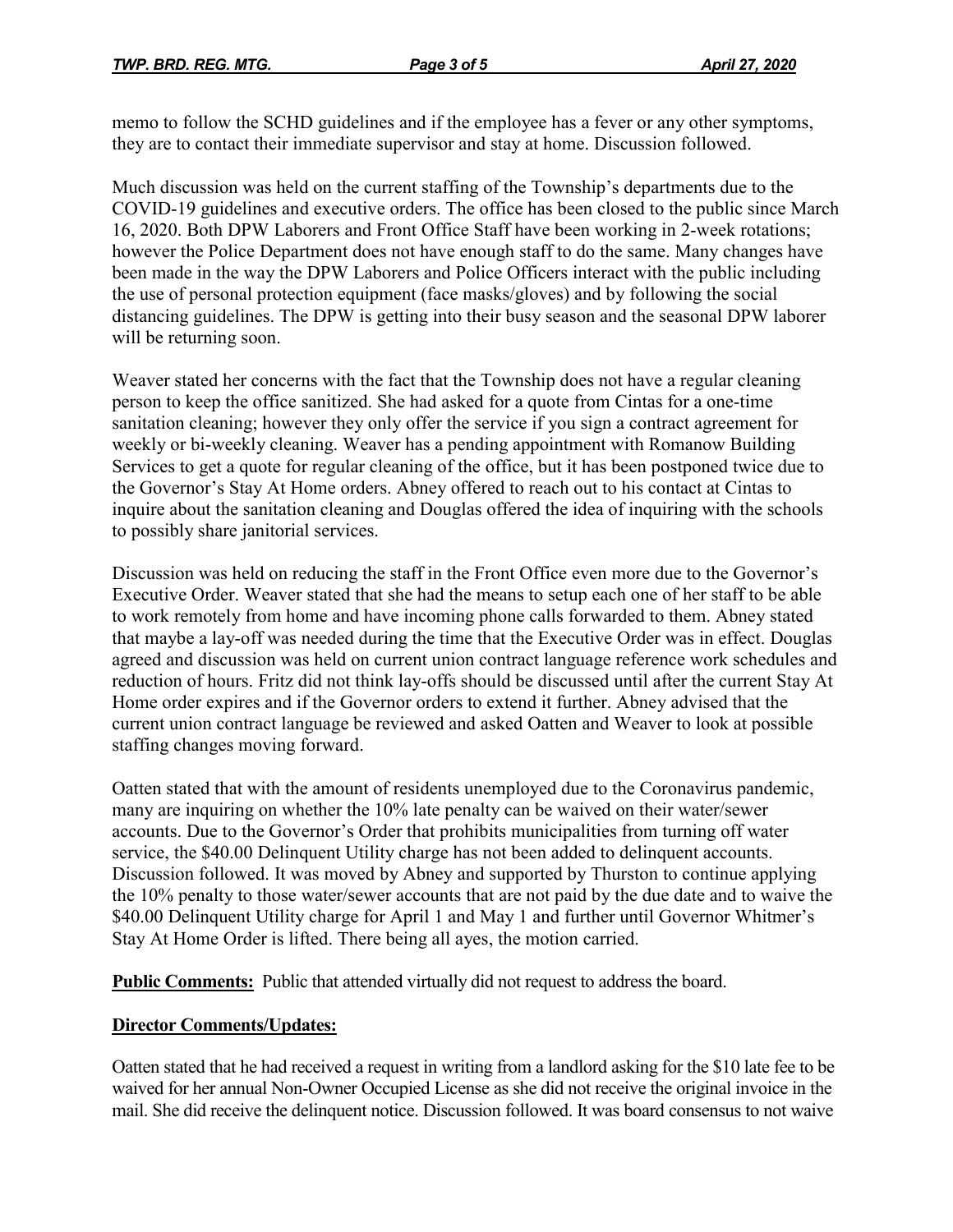any late fees as the Township cannot control the United States Postal Service and any possible delays that are occurring due to the Coronavirus.

Oatten informed the board that all activity for the Iron Belle Trail Grant had been suspended due to the COVID-19 virus. It has been extended until September and he signed the amended agreement and sent it in.

Oatten stated that the following are on hold due to the Coronavirus: Tire Collection Day (to be scheduled with Saginaw County Mosquito Control); the new police vehicle outfitted for road patrol; squad room renovations; and the Skyhaven Subdivision Lateral Lining Project.

Weaver asked about the upcoming meetings in early May and whether the board wanted to cancel any of them. Discussion followed. It was moved by Douglas and supported by Westphal to cancel the May 12 Recreation Committee meeting and the May 18 Planning Commission meeting, and to hold the May 11 Township Departmental meeting via Zoom. There being all ayes, the motion carried.

Abney stated that he would much rather meet via the Zoom application with video as well as audio. Douglas agreed. Thurston stated many municipalities are dealing with the Zoom app getting hacked and inappropriate video content being posted during meetings. Also the video option requires an additional cost and Thurston explained that we may only have to do one more meeting virtually. Discussion followed. Fritz suggested getting an opinion from MTA on the Zoom video option. It was board consensus to do so.

# **Board Comments:**

Fritz asked why the Universal Drain ditch was about three feet higher than usual. Oatten explained that the river level is high and when it rains, the pumps at the Universal Drain pump station would kick on and the level should lower.

Westphal stated that she was happy to see residents abiding by the Governor's orders and staying home and safe.

Douglas asked Weaver if the recognition letters went out to the C.A.V.S. Improvement Committee co-chairpersons. Weaver stated that they had not and she would get them mailed soon.

Abney questioned if the road project bonding information should be obtained before meeting with the C.A.V.S. Improvement Committee to discuss the road millage and possible projects. Oatten responded that the municipal advisors that he had met with stated they needed the preliminary road project costs first before the bonding option can be researched.

Abney stated that he was glad to learn that his fellow board members are all running in the upcoming election for another 4-year term. He felt that they made a great team and he looked forward to working with everyone.

# **Adjournment:**

It was moved by Westphal and supported by Thurston to adjourn. There being all ayes, the meeting adjourned at 7:58 p.m.